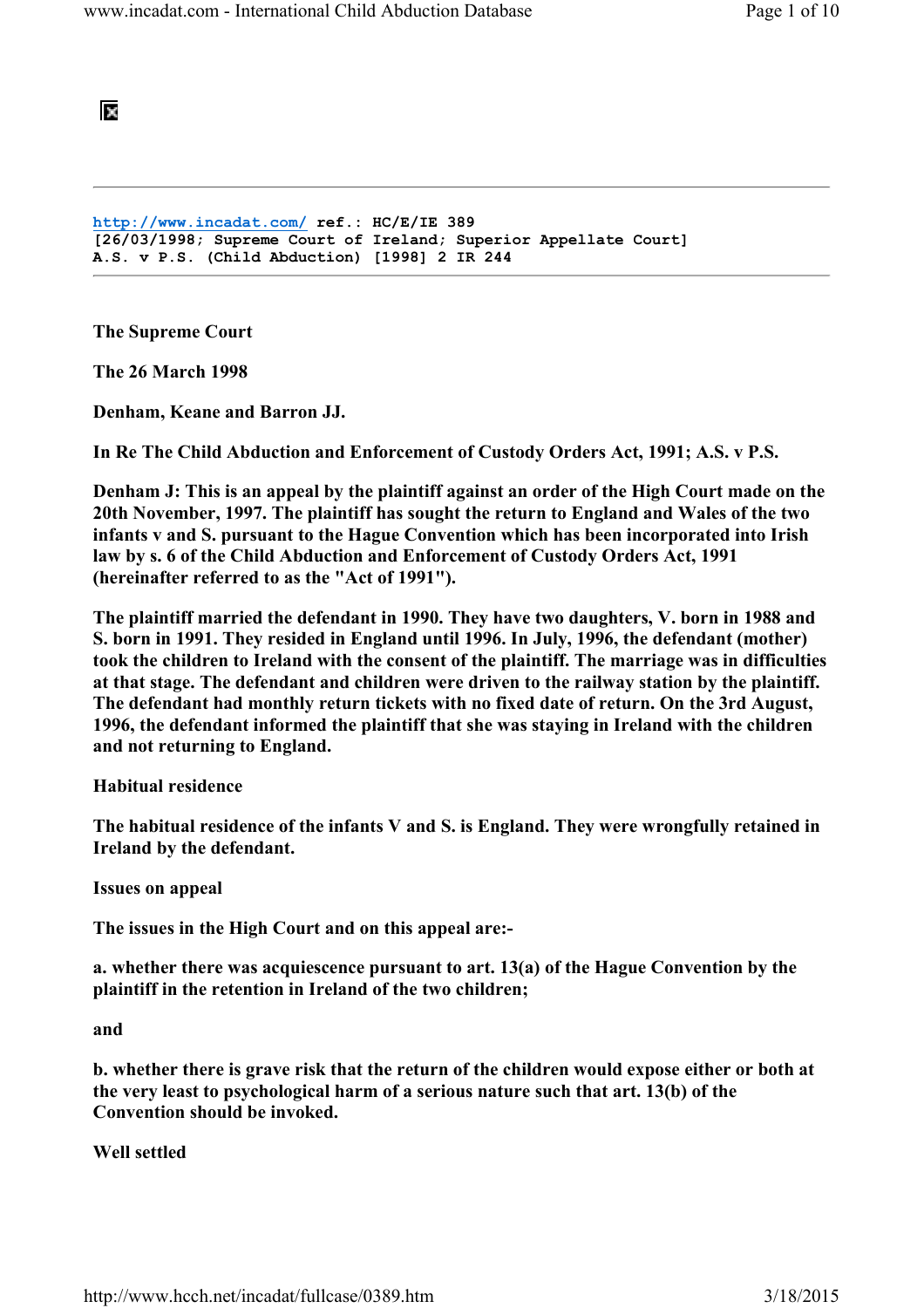There was an issue in the High Court that the second para. of art. 12, of the Hague Convention applied to defeat the application, as it was submitted that the children were well settled in Ireland. That issue was determined in the High Court correctly. The second para. of art. 12 relates to proceedings under the Act of 1991 which have commenced after the expiration of one year after the wrongful retention. These proceedings commenced within a year of the wrongful retention. Thus the paragraph has no application.

### Acquiescence

Acquiescence is a defence for the defendant under art. 13(a) of the Hague Convention which states:-

"Notwithstanding the provisions of the preceding Article, the judicial or administrative authority of the requested State is not bound to order the return of the child if the person, institution or other body which opposes its return establishes that -

a. the person . . . had . . . subsequently acquiesced in the . . . retention;"

The evidence before the High Court was all on affidavit. There was no oral evidence, so there is no question arising on manner or demeanour of witnesses. As to findings of fact and inferences therefrom this Court is in the same position as the High Court. In July, 1996, the defendant took the two children to Ireland, with the consent of the plaintiff, for a holiday. There was no fixed date of return. She had a one month return ticket. A letter was sent by the defendant indicating she would return. She had left a letter at their home in England saying she would think about their marriage difficulties. Subsequently in a telephone call on the 3rd August, 1996, the defendant told the plaintiff she would not return to England with the children. After that telephone call there were more phone calls and letters. Counsel for the plaintiff submitted that these were for the purpose of reconciling the marriage. I accept that the plaintiff was seeking reconciliation of the marriage.

On the 10th October, 1996, the plaintiff commenced this application under the Hague Convention. Thus the time in which it could be alleged that the plaintiff acquiesced was between the 3rd August, 1996, and the 10th October, 1996, approximately two months.

In that time there was considerable correspondence between the parties and telephone calls. Unfortunately the letters were not dated but it is clear that they were written in the two months after the 3rd August. The plaintiff set out the benefits of the marriage and reconciliation and what he was doing to that end. None of these letters or his approach was inconsistent with seeking the return of the two children to England.

Acquiescence is a legal term which has been considered previously by this Court. In P. v B. [1995] 1 ILRM 201 at p. 207, W. v W. (Child Abduction: Acquiescence) [1993] 2 F.L.R. 211, was quoted and approved. Waite J stated at p.217:-

"Acquiescence means acceptance. It may be active arising from express words or conduct, or passive arising by inference from silence or inactivity. It must be real in the sense that the parent must be informed of his or her general right of objection, but precise knowledge of legal rights and remedies and specifically the remedy under the Hague Convention is not necessary. It must be ascertained on a survey of all relevant circumstances, viewed objectively in the round. It is in every case a question of degree to be answered by considering whether the parent has conducted himself in a way that would be inconsistent with him later seeking a summary order for the child's return."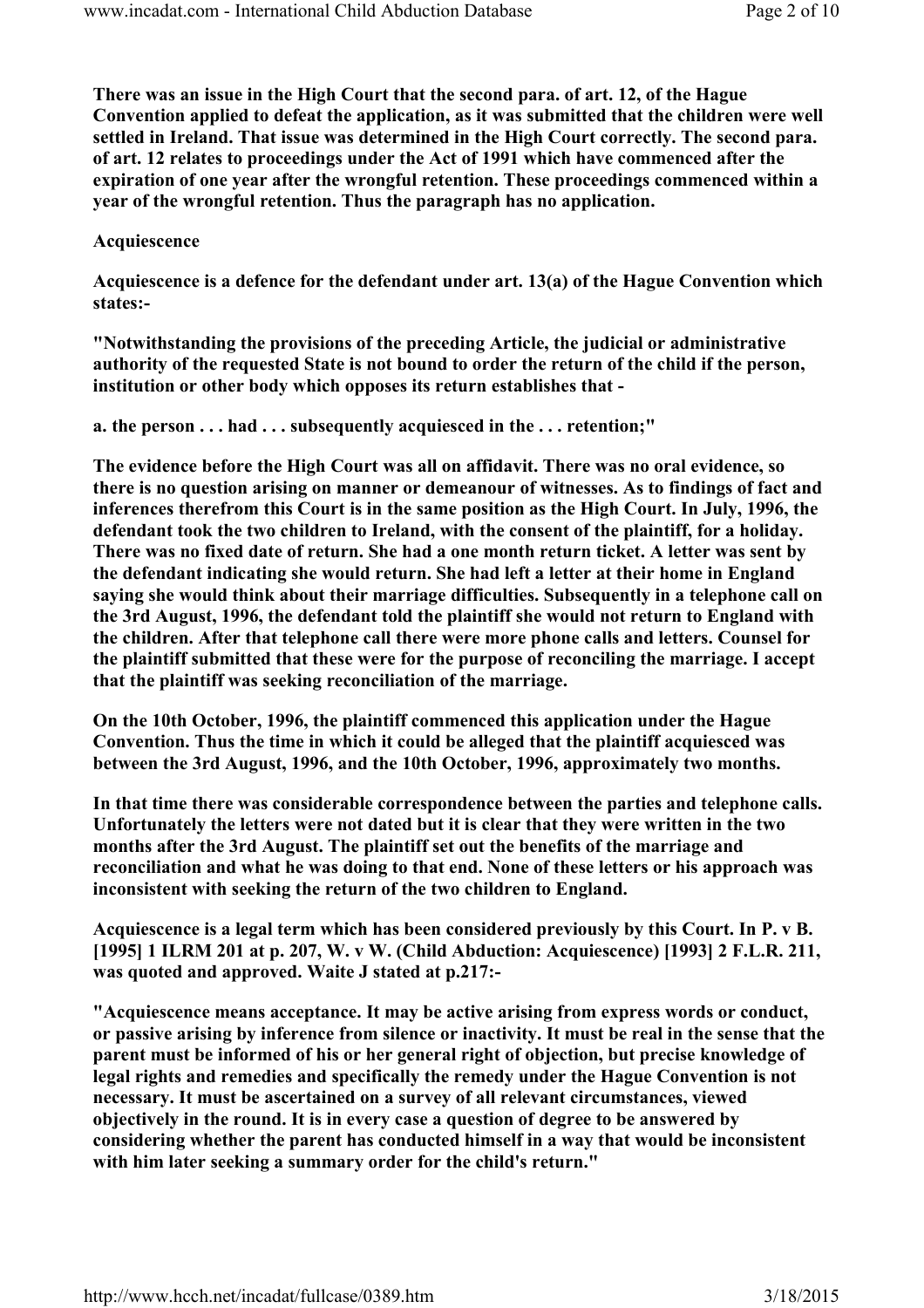That test was applied in P. v B. to circumstances where a mother returned to Ireland and stated she "needed time". It was understood by the father that she and the child would return to Ibiza in due course. She had been poorly. The inference was she would return. There was no long term acceptance of the state of affairs by the father in Ibiza. The Court held that in the circumstances there was no acquiescence.

That case is a useful precedent. In the two months relevant in this case the plaintiff was using the time to seek to reconcile the marriage and have the defendant and children return to England. There was no acceptance of the state of affairs.

The High Court (Geoghegan J) held that during these two months the plaintiff was seeking reconciliation and restoration of the marriage, not the return of the children, that what galvanised the plaintiff was the defendant's new liaison. He held:-

"It is perhaps a fine point and might be open to argument but on balance I think that the plaintiff has established acquiescence within the meaning of article 13."

The plaintiff appealed against this finding. I would allow the appeal. Applying the test to the facts and the circumstances there was neither active nor passive acquiescence by the plaintiff in the two months from the 3rd August, 1996, to the 10th October, 1996. Nor was there any real acquiescence. It is clear that throughout that time the plaintiff was seeking to reconcile the marriage which would have the effect of restoring the defendant and the children to England, their habitual residence. This was his intent. Also, on a survey of the circumstances, including the letters, viewed objectively, he did not acquiesce in the children remaining in Ireland. Nor did he take any action inconsistent with his later application under the Hague Convention. Consequently I am satisfied that he did not acquiesce in the retention of the children in Ireland. I would allow the appeal on this ground.

Grave risk

The second issue in this appeal is whether there is a grave risk in returning the child or children to England. Article 13 of the Hague Convention states:-

"Notwithstanding the provisions of the preceding Article, the judicial or administrative authority of the requested State is not bound to order the return of the child if the person, . . . [who] opposes its return establishes that -

. . .

(b) there is grave risk that his or her return would expose the child to physical or psychological harm or otherwise place the child in an intolerable situation."

The learned High Court Judge, after holding that there had been acquiescence by the plaintiff held further:-

"Any doubts I may have about this do not worry me because whatever of the defence of acquiescence, I am absolutely satisfied that the defendant has made out a sufficient case for this court to conclude that 'there is a grave risk' that the return of V. would expose her at the very least to psychological harm to a substantial degree. If I take the view that for this reason an order for the return of V. should be refused, then in my opinion, ipso facto, an order for the return of S. should also be refused. I am entitled to conclude, and I do conclude without hearing any expert evidence on it, that there would be a grave risk that serious psychological damage would be caused to S. if she was separated from V. and even more so if separated from her mother. At any rate I think that a purposive interpretation must be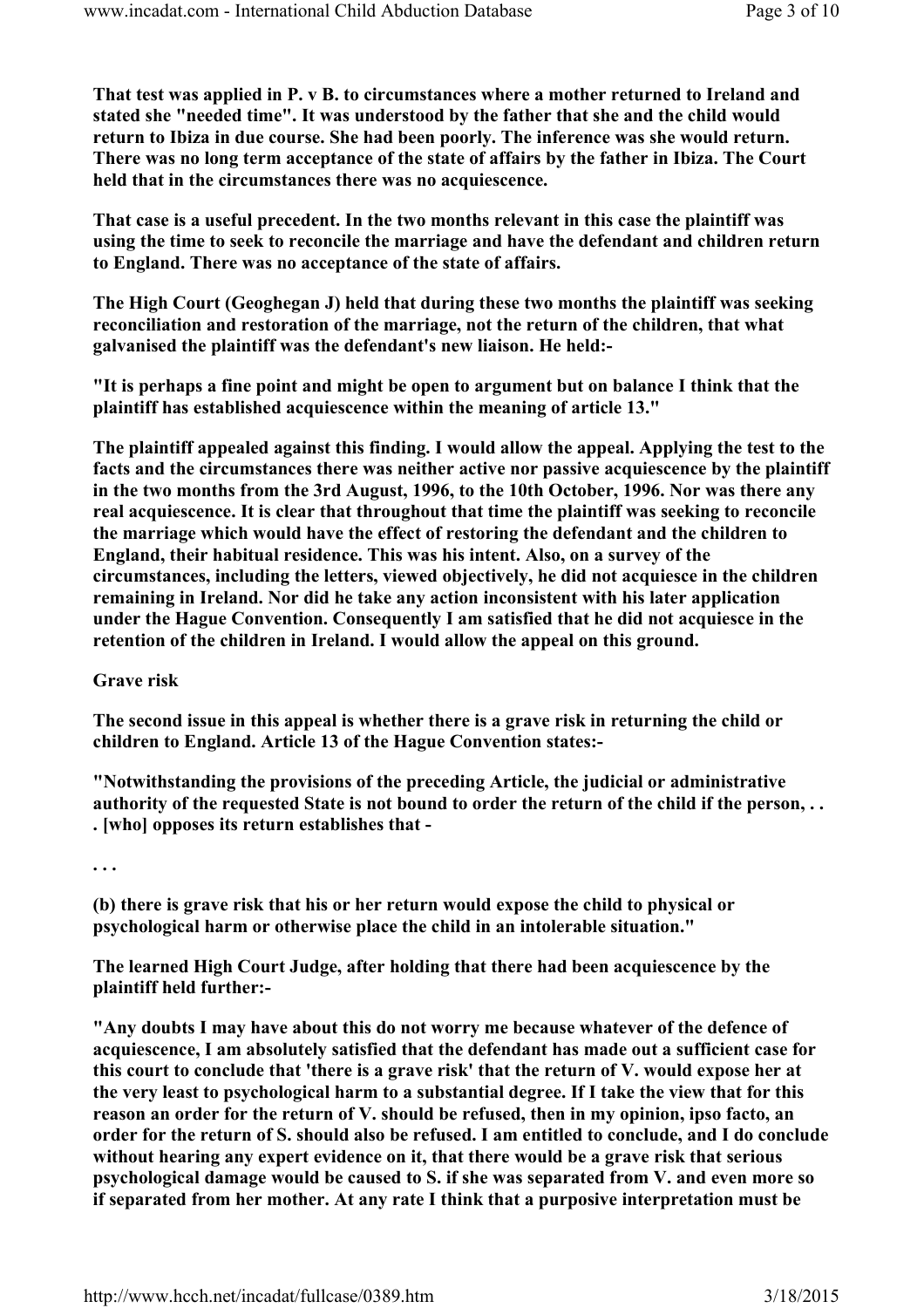given to an international convention of this kind and where there are two young children, one of whom has been sexually abused and there is grave risk of returning that child because of her mental associations with that abuse in the place to which she would be returned, the other child should not be returned either. It seems perfectly clear to me that I must make an order for return of both children or neither but it would be all wrong to make an order for the return of one and not the other.

In arriving at the conclusion which I have about V., I have fully taken into account that an order for the return as such would not mean that she was being returned into the custody or even the joint custody of the plaintiff. The plaintiff is willing to give suitable undertakings to the court to vacate the home in England and there would apparently even be an undertaking that the lady who had been his mortgage partner and who lived in the house would also vacate it, pending a custody hearing in the English courts. If an order for return was made therefore and assuming the undertakings were honoured, the defendant and the two children would be returning to the house and occupying it on their own. Having regard however, to the interviews with V. as referred to in the assessment report and the fact that V. is now well settled in Ireland, I think it likely that there would be a strong association of ideas in her mind if she were returned to that house i any form and that there must necessarily be a grave risk of serious psychological harm.

I am bound to say also that I am not altogether satisfied that the defendant has at all time acted in a responsible fashion. Rather like the plaintiff, I have the impression that she was at the material times more concerned about the state of her marriage and her relationship, or the lack of it, than with the welfare of her child whom she knew was abused by the plaintiff. I would have apprehension therefore that she might tolerate and even permit breaches of the undertakings which would be given to the court by the plaintiff. In  $G(R)$  v  $G(B)$ (Unreported, High Court, Costello J, 12th November, 1992) similar undertakings, as have been offered in this case, were offered and Costello J nevertheless in his discretion refused to return the children in circumstances where he considered there was the grave risk. For the kind of reasons which I have indicated, I am not happy in this case that the undertakings are an answer to the problem. I believe that the grave risk does exist. Of course, notwithstanding the existence of the grave risk, it is still a matter of discretion whether this Court orders the return or not. But in the exercise of that discretion I am satisfied that I ought to refuse the order for return . . .

I want to make it clear that I entirely accept the English and Irish authorities to the effect that it is only in rare circumstances that where there has been a wrongful removal or wrongful retention, an order for the return should not be made. But I am satisfied that this is one of the exceptions."

Grave risk may take many forms. It may be particular to a family or a country. The grave risk in issue in this case is the matter of child sexual abuse of v by the plaintiff. There was evidence before the learned High Court Judge which he accepted, and which I accept, which raises a prima facie case of child sexual abuse of v by the plaintiff. Thus I would not order the return of v to the plaintiff pending full custody proceedings. It must be noted that this is a summary proceeding and the issue while successfully raised has not been finally determined in a full hearing.

Grave risk from person not jurisdiction

There is no evidence that there is a grave risk in returning v to the jurisdiction of England and Wales. The evidence related to a grave risk for V. is the presence of the plaintiff. The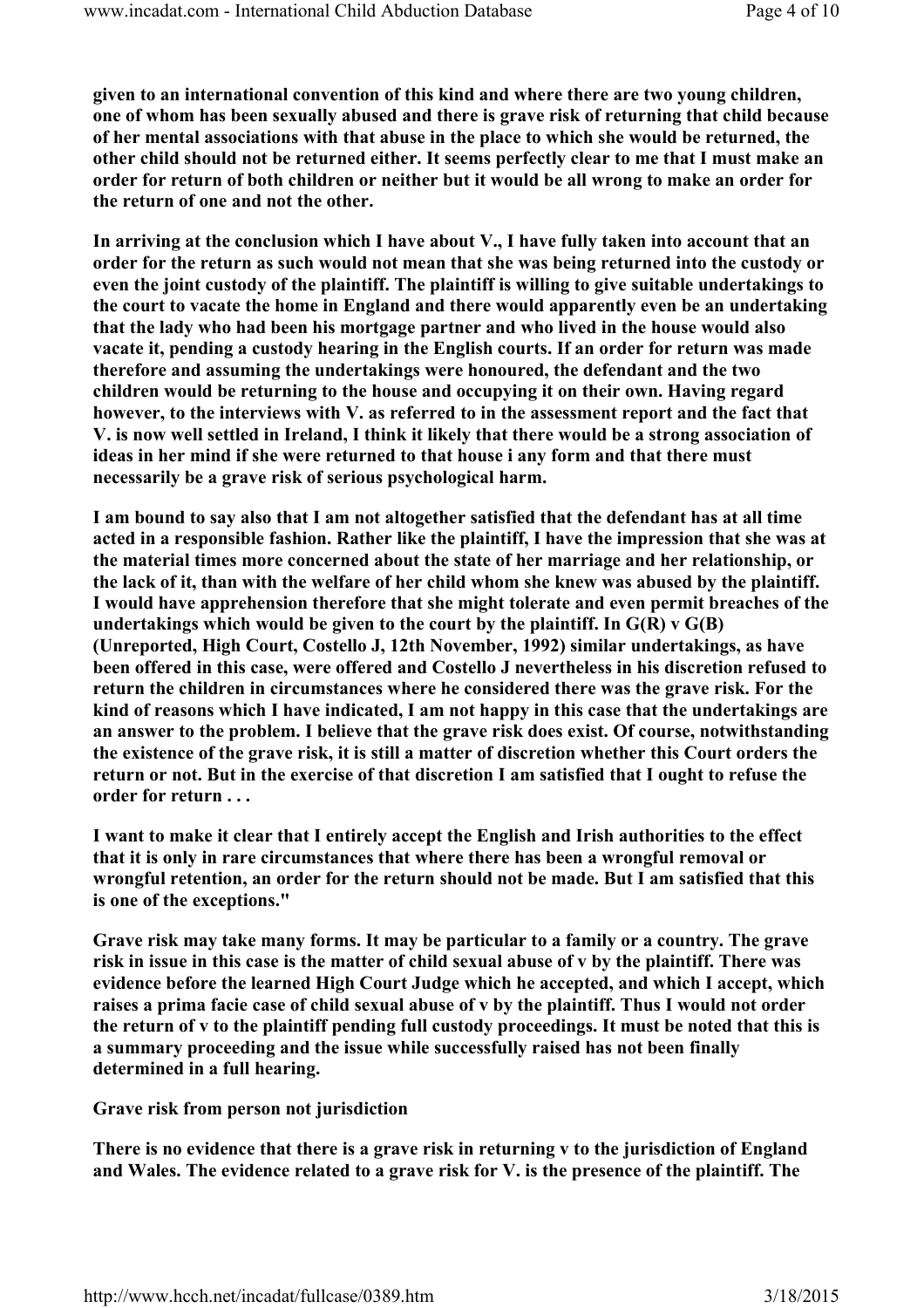learned trial judge erred in holding that there would be grave risk of psychological harm in returning V. to the family home. The evidence in the case does not sustain such a finding.

# Strictly construed

The law on "grave risk" is based on art. 13 of the Hague Convention, as set out earlier in this judgment. It is a rare exception to the requirement under the Convention to return children who have been wrongfully retained in a jurisdiction other than that of their habitual residence.

This exception to the requirement to return children to the jurisdiction of their habitual residence should be construed strictly. It is necessary under the Convention that the situation be one of grave risk, an intolerable situation.

The Convention is based on the concept that the children's interest is paramount. It is not in the children's best interest to be abducted across state borders. Their interest is best met by the courts of the jurisdiction of their habitual residence determining issues of custody and access.

## Undertakings

The fact that I would not order the return of V. to the plaintiff pending full custody proceedings does not determine the matter. That is not the only option. The plaintiff has undertaken to vacate the family home so that the defendant and both children can live there pending the English court's decision on custody etc. Proceedings have been commenced in the High Court, Family Division, in London, case number CP 1907/97 and stand adjourned pending the determination of these proceedings. The courts of justice in England are thus ready to hear the case, with the paramount interest being the welfare of the children. This option must be considered carefully. There has been some relevant case law.

In G(R) v G(B) (Unreported, High Court, Costello J, 12th November, 1992), Costello J stressed that the issues depend on the facts of the case. He held that if the parents in that case were to return to England, even if the father left the family home, there was a grave risk that the mother could be subject to physical harm and that if she was then there was a grave risk that the children would also be subject to physical harm, especially when the father had drink taken. The facts of the case under appeal are entirely different.

In F(P) v F(M) (Unreported, Supreme Court, 13th January, 1993), art. 13(b) was in issue. The mother sought to establish a grave risk that, if the children were returned to Massachusetts, the return would expose them to an intolerable position. The intolerable position evoked in her evidence was that the father (who was the earner of the family) had so managed the financial affairs that the family life had been disrupted by moving nine times from rented accommodation because of failure to pay the rent, that there was total insecurity about the provision of maintenance for the children and family, that there was insufficient money for food for the children on many occasions and that at the same time the father was spending money on luxuries for himself. In addition, her affidavit contained evidence of violence by the father to the mother, sometimes in the presence of the children and limited evidence of violence by the father to one of the children. It was submitted that on this uncontradicted evidence was raised a probability that if the children were returned to Massachusetts that there was, even pending the custody hearing, evidence to show that the children would be placed in an intolerable position. The father adduced no evidence, nor did he make any provision for their return. In the circumstances the Supreme Court dismissed the father's application. Those are not facts or circumstances relevant to this case.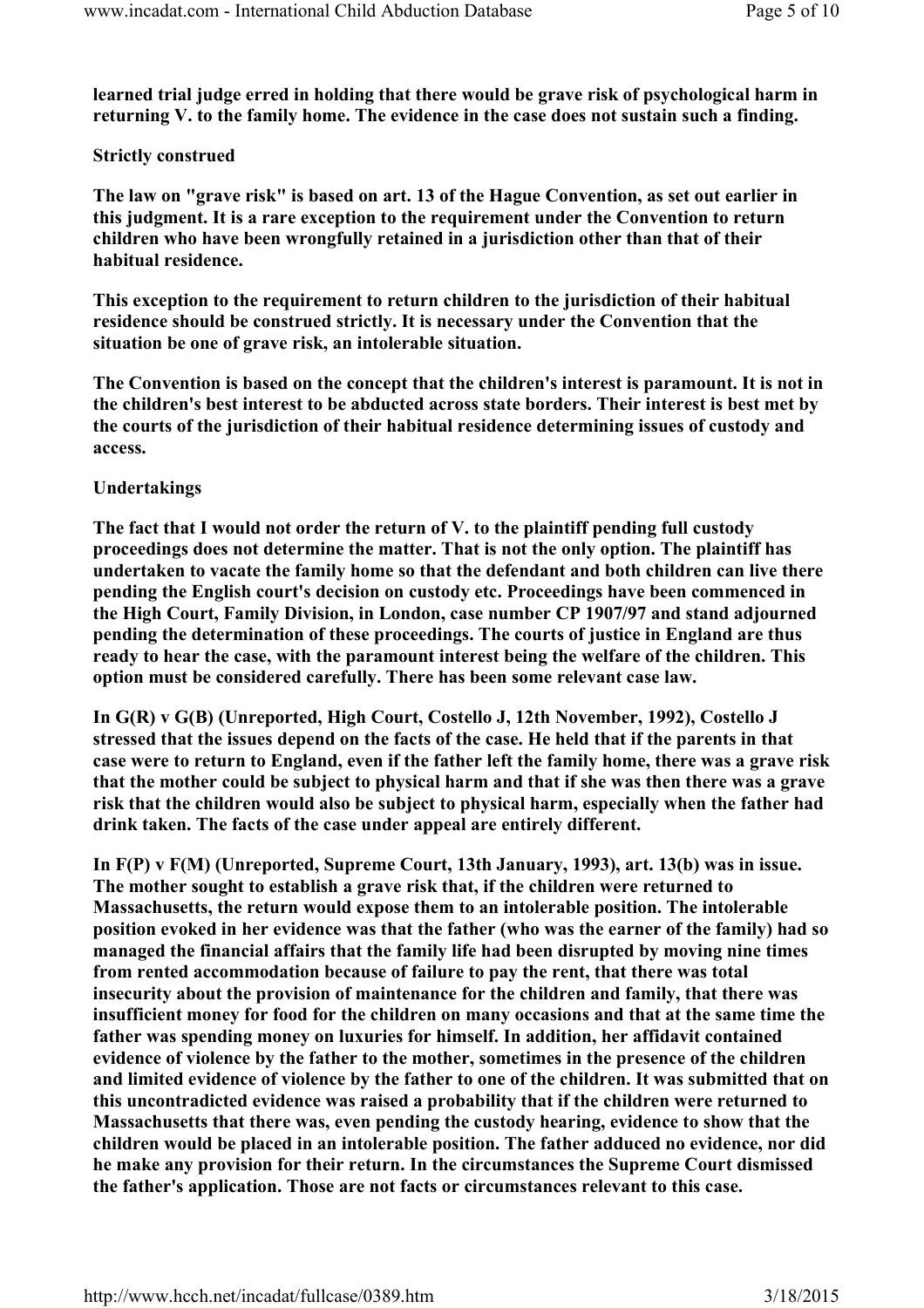In K(C) v K(C) [1994] 1 IR 250, the issue of "grave risk" was raised. The father argued that to return the children to Australia would be in breach of Article 13 paragraph b. The "grave risk" envisaged was the live-in new partner G.W. of the mother in the home with the children, when they are not yet married, though that was planned. In the High Court the test stated by Nourse LJ., in Re. A. (A Minor) (Abduction) [1988] 1 F.L.R. 365 at p. 372, was adopted. An undertaking was given to the court by the mother that G.W. would not live in the house with the mother and children prior to the custody proceedings. The judgment recited:-

"The plaintiff therefore succeeds in her application and I make an order under Part II of the Act of 1991 for the return forthwith of the two children to the Commonwealth of Australia; the said order to recite the undertaking of the plaintiff that, pending custody proceedings in New South Wales, G.W. will not live in the home of the plaintiff and the two children. This order is to be brought to the attention of the relevant court in Australia and for that purpose a copy of this order is to be furnished to the Central Authority here for the purpose of being sent to the Central Authority in New South Wales, Australia, and in addition a copy of this order to be sent to Mrs Paula Marie McNamara, \*, New South Wales, Australia, who is employed by the Department of Community Services which is the Central Authority for New South Wales, and who knows of this application."

An application by the defendant to the Supreme Court for a stay pending appeal was refused.

In England and Wales art. 13(b) has been the subject of litigation also. The underlying philosophy of the Convention and the heavy burden required to be proved to meet art. 13(b) was set out in Re HB (Abduction: Children's Objections) [1997] 1 F.L.R. 392. Hale J held that since the object of the Hague Convention was not to determine where the children's best interests lay, but to ensure that the children were returned to the country of their habitual residence for their future to be decided by the appropriate authorities there, it followed that art. 13(b) carried a heavy burden of satisfying the court that there would indeed be a grave risk of substantial harm if the children were returned. He considered that the children's evidence demonstrated insensitivity and inappropriate chastisement by the stepfather and mother but did not add up to grave risk under article 13(b). In Re. K. (Abduction: Child's Objections) [1995] 1 F.L.R. 977, Wall J held that the court was entitled to have regard to the practical consequences and whether any risk of harm could be reduced or extinguished by undertakings or by reliance on court procedures in the Convention state.

He stated, at p. 987:-

"The authorities are clear that the burden here is on the mother and that the test is a high one. Grave risk is not, of course, to be equated with consideration of the paramount welfare of the child. The obvious reason for this is that I am not deciding where and with whom these children should live. I am deciding whether or not they should return to the USA under the Convention for their future speedily to be decided in that jurisdiction. However, to come within Article 13 (b) there has to be a grave risk of substantial harm to the children. Furthermore, and crucially in this context, the court is entitled to have regard to the practical consequences of its own order and accordingly any risk of harm can properly be reduced or in some cases extinguished by undertakings or by reliance on court procedures in the Convention State . . .

It follows, in my judgment, that even if the mother in this case were able to establish on the facts that the father has been violent to her and to the children in the past it would still be open to the father to argue that the children should none the less be returned because the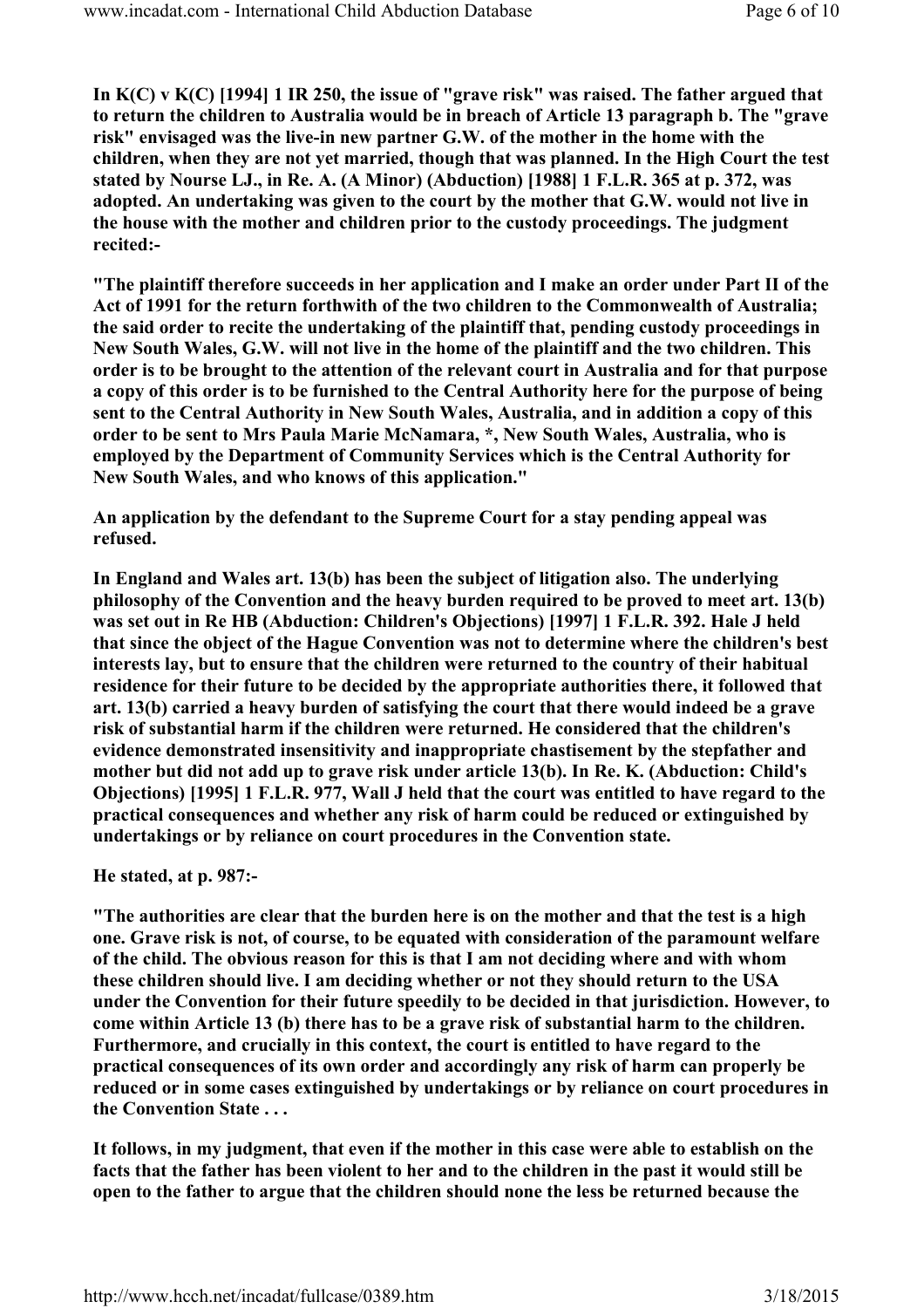situation to which they are returning was not one in which there was any danger of physical or psychological harm and because the children were to continue to live with their mother until such time as the matter had been ventilated before the American court. Given the protection afforded to the mother and the children by the American court the risk of physical harm on this argument effectively disappears. Any psychological harm to the children would depend on the psychological effect on them of a return in their mother's care to an establishment in the USA where their parents were not living together and from which their father was absent.

On this analysis the mother's case in my judgment comes nowhere near to establishing a case under Art. 13(b).

. . . the USA has a highly developed, highly sophisticated legal system which is more than capable of dealing with issues of (a) domestic violence, whether against the mother or the children, (b) custody, and (c) maintenance."

A similar strict interpretation of art. 13(b) can be seen in the United States of America itself. In International Child Abduction: Guide to Handling Hague Convention Cases in US Courts, by The Hon. James Garbolino (1997) it is stated at p.157:-

"Although the Convention has been in effect in the United States for approximately nine years, no published US cases have yet sustained a "grave risk" defence."

Sexual abuse is a grave risk from which it is necessary to protect a child. The grave risk defence would apply to keep a child from such a situation. The Hon. James Garbolino (referred to previously) at p.164 (footnote 297) sets out the Report of the Second Special Commission Meeting to Review the Operation of the Hague Convention on the Civil Aspects of International Child Abduction 33 ILM. 225 (1994) Response to question 22, which states:-

"Furthermore, another expert wondered whether this provision might be used in cases where the parent from whom the child has been abducted had subjected the child to sexual abuse. Others pointed out that in such cases the returning State should entrust the requesting State to make a proper pronouncement on the issue of custody. They suggested that in such cases all that was necessary was to ensure that the child is properly protected during the substantive hearing either by allowing him or her to return in the custody of the abducting parent or by placing him or her in the custody of a third party. Id, 33 ILM. 225, 241."

I conclude that this defence is to be construed strictly, that it places a heavy burden on the defendant to establish, that the court may make orders as to the return of the child and may utilise undertakings to protect the child.

### Decision

I would not order the return of v to the care of the plaintiff pending a full court hearing on custody and access. If that were the only option for the court the appeal would fail.

However, it is clear that in light of the mandatory nature of the Convention to return the child to the jurisdiction of her habitual residence if there are reasonable options these latter must be considered carefully. The habitual residence of the children is England. There were wrongfully retained in Ireland. The plaintiff did not acquiesce in that retention.

There is no evidence or no adequate evidence to indicate that to return the child v to the home of the family would place her at a grave risk or in an intolerable position. The evidence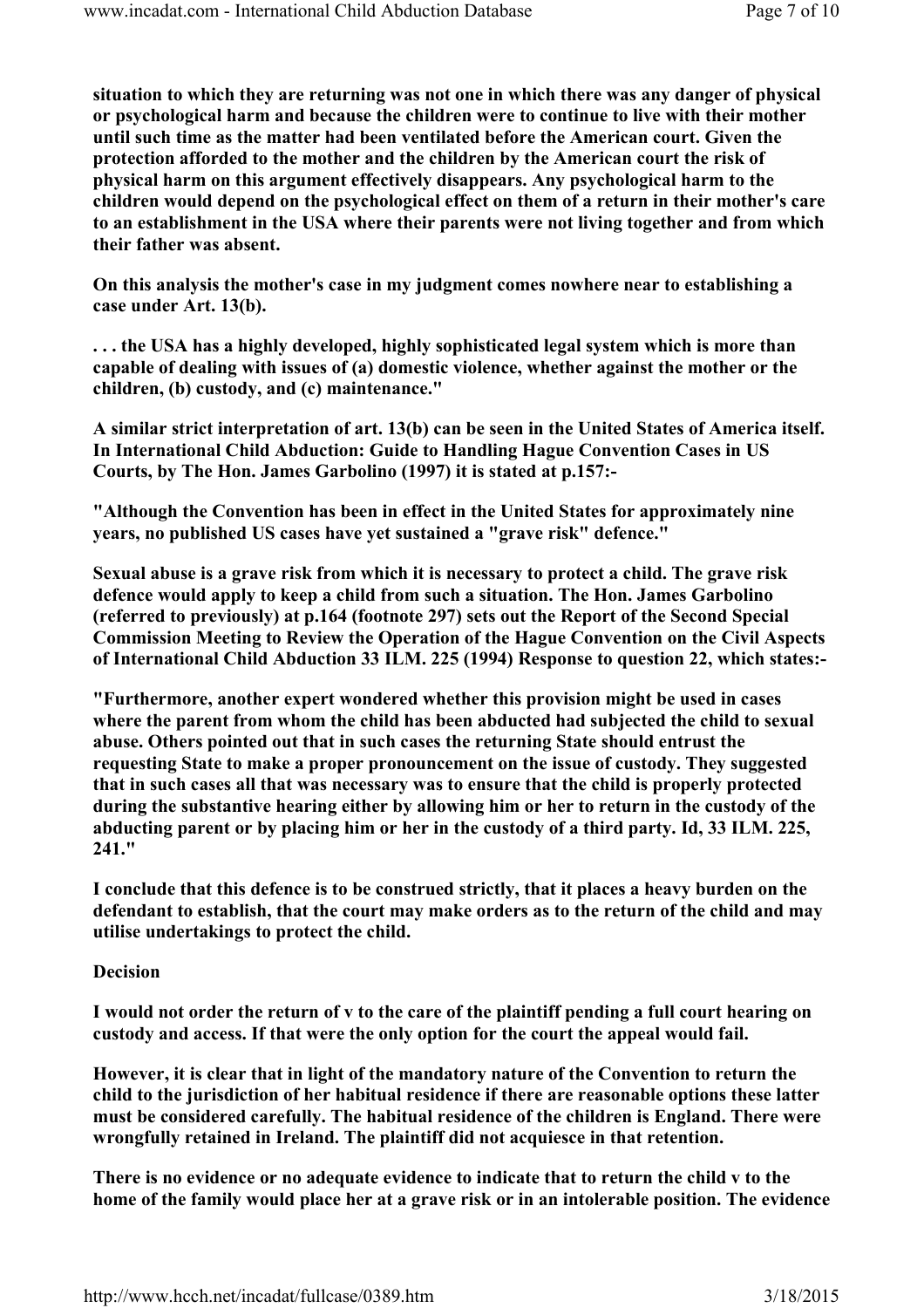relates to the presence of the plaintiff not the home. The attitude of the child, inter alia, is related to music lessons with the plaintiff. Thus there is no evidence to establish that the home of the family in England poses a grave risk or intolerable situation for V.

I agree with the learned trial judge that the defendant has not at all times acted in a responsible fashion. The difference now is that both the courts and other relevant services will be informed of the situation, she will not be on her own. Other persons will have a responsibility for the child too. She has no authority to permit breaches of any undertakings by any party. Should they occur there would be the most severe sanctions, not the least of which would relate to future access to V.

I am not helped by the facts and rationale of G(R) v G(B) (Unreported, High Court, Costello J, 12th November, 1992). The circumstances are entirely different. Nor is F(P) v F(M) (Unreported, Supreme Court, 13th January, 1993) helpful. K(C) v K(C) [1994] 1 IR 250, does illustrate a somewhat similar situation and a use of undertakings. The strong thread through all the case law is the fundamental concept of the Hague Convention that (except in rare cases) the issues of custody and access should be determined in the jurisdiction of the children's habitual residence. Thus if children are abducted or retained across state lines they should be returned to their habitual residence. The exception to this fundamental concept carries a heavy burden, the test is a high one. It is not a case of determining where the custody and access should lie, what is the paramount interest of the child in that regard. It is a question of enforcing the Hague Convention which has at its core the paramount interest of the child that it should not be wrongfully removed or retained across state borders.

I must take account of the practical consequences of an order and the effect of undertakings and of court proceedings in England. Thus an order that the children be returned to the jurisdiction of their habitual residence in the care of the defendant with whom they would live pending an order from the English High Court is an option. In this option the danger to V. does not exist. England has a sophisticated family law legal system which can deal with issues of custody, access and child abuse. Thus V. is protected.

The learned trial judge fell into error in law in determining that there was a grave risk without giving due accord to the practical option of the children living in the family home with the defendant, in the absence of the plaintiff, pending custody hearings. He also erred on the evidence in determining that the English jurisdiction and the family home posed a grave risk. The grave risk in issue is that of the presence of the plaintiff. This can be excluded. As such the learned trial judge wrongly exercised his discretion.

I would order the return of V. and S. to the jurisdiction of their habitual residence on foot of undertakings in court from the plaintiff and the solicitor for the defendant. These would include:-

a. undertakings and lodging of money for their travel and maintenance;

b. undertakings from the plaintiff to vacate the family home in England to enable the defendant and the two children to live there pending and during the custody hearing in London. There is no need for the mortgage partner to vacate the home. The evidence indicates, insofar as it exists, that her mature presence is beneficial to the children;

c. the solicitor for the defendant to undertake the transfer of information to the Central Authority in Ireland and confirmation that it has been received by the High Court, Family Division, in London.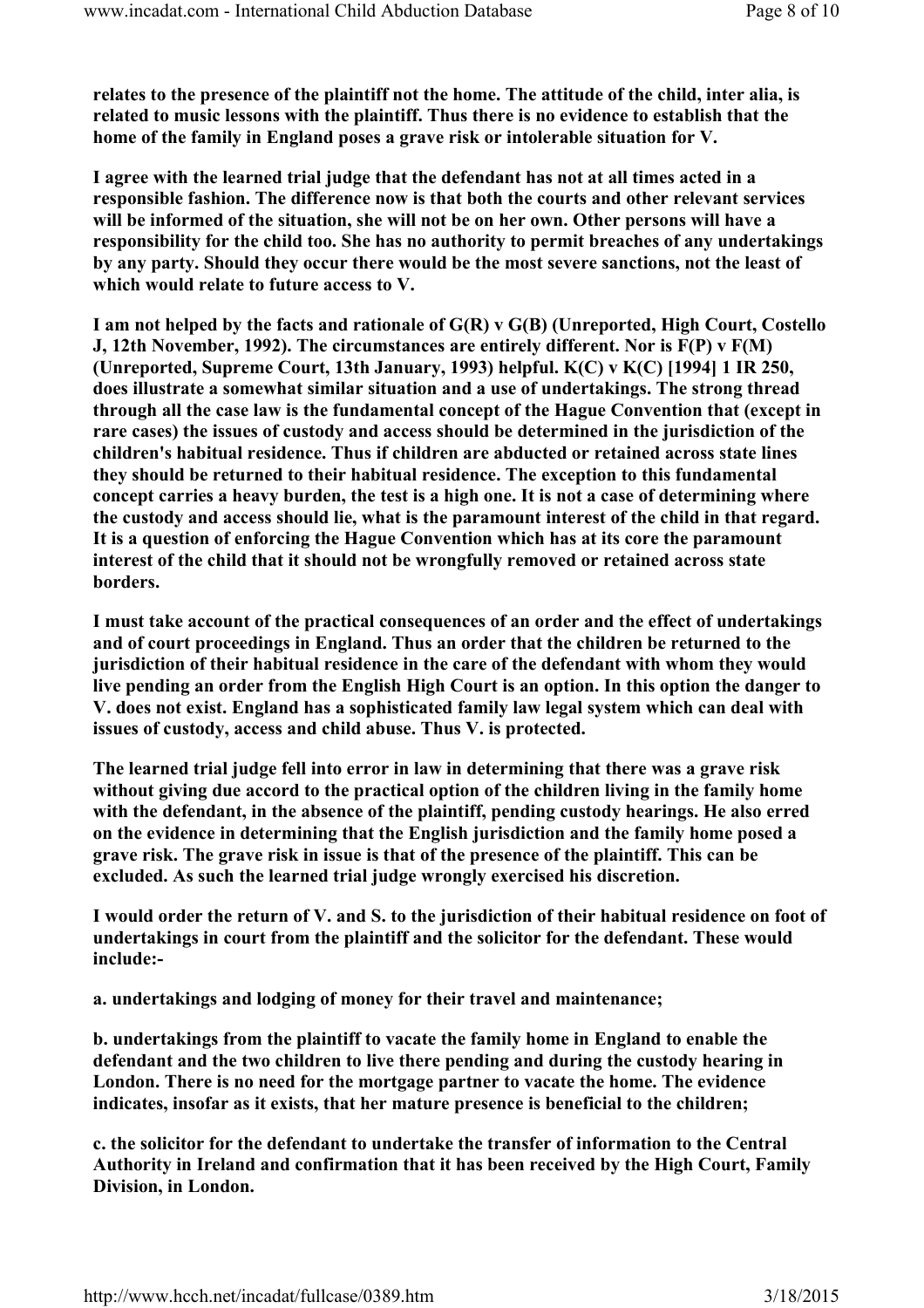I anticipate that there would be a time fixed for transfer of the information and to enable a planned move for the defendant and the two children. I would hear counsel on this but it may be that the return will be at the end of the current school term.

The High Court proceedings in London state that the children are not known to the social services in the United Kingdom. I would seek undertakings that the papers in these proceedings, especially the affidavit of Siobhan McCarthy, social worker, the medical report, the court ordered report of Dr Helen Cummiskey, and the report of Catherine Maguire, psychologist, be made available to the authorities in the United Kingdom. This information should be transferred via the Irish Central Authority to the Central Authority in the United Kingdom. I would seek undertakings from the solicitor for the defendant as to the transfer of this information and its receipt by the High Court, Family Division which has seisin of the custody proceedings. The Central Authority in England and Wales may inform the other relevant authorities. Other proceedings may be contemplated.

It will be for the High Court in London to determine the issues of custody and access, where the children will live, whether it be in England or Ireland, with whom and how the other parent will have access. I make no finding on those issues. This decision is limited to the summary process under the Hague Convention.

On receipt of appropriate undertakings the appeal would succeed and the order and judgment of the High Court be set aside.

### Delay

This Court has previously drawn attention to the necessity to have child abduction cases heard speedily. It is entirely unsatisfactory to have a delay such as exists in this case. It defeats in part the purpose of the Hague Convention. Parties and professionals in these cases have a duty to proceed with expedition. Unfortunately, that did not occur in this case. It is essential that child abduction cases are conducted speedily and that all persons involved, including expert witnesses, act with all due expedition. Proceedings in this case were commenced in October, 1996. It is entirely unsatisfactory that they are concluding in March, 1998.

### **Order**

I would now hear the parties on the form of wording and precise details of the undertakings to be given by the plaintiff and the solicitor for the defendant. I would also hear the arrangements to be made for V. and S. to return to England in the sole care of the defendant, pending an order from the High Court, Family Division, England and Wales.

Keane J: I agree.

Barron J: I agree.

[http://www.incadat.com/] [http://www.hcch.net/] [top of page]

#### All information is provided under the terms and conditions of use.